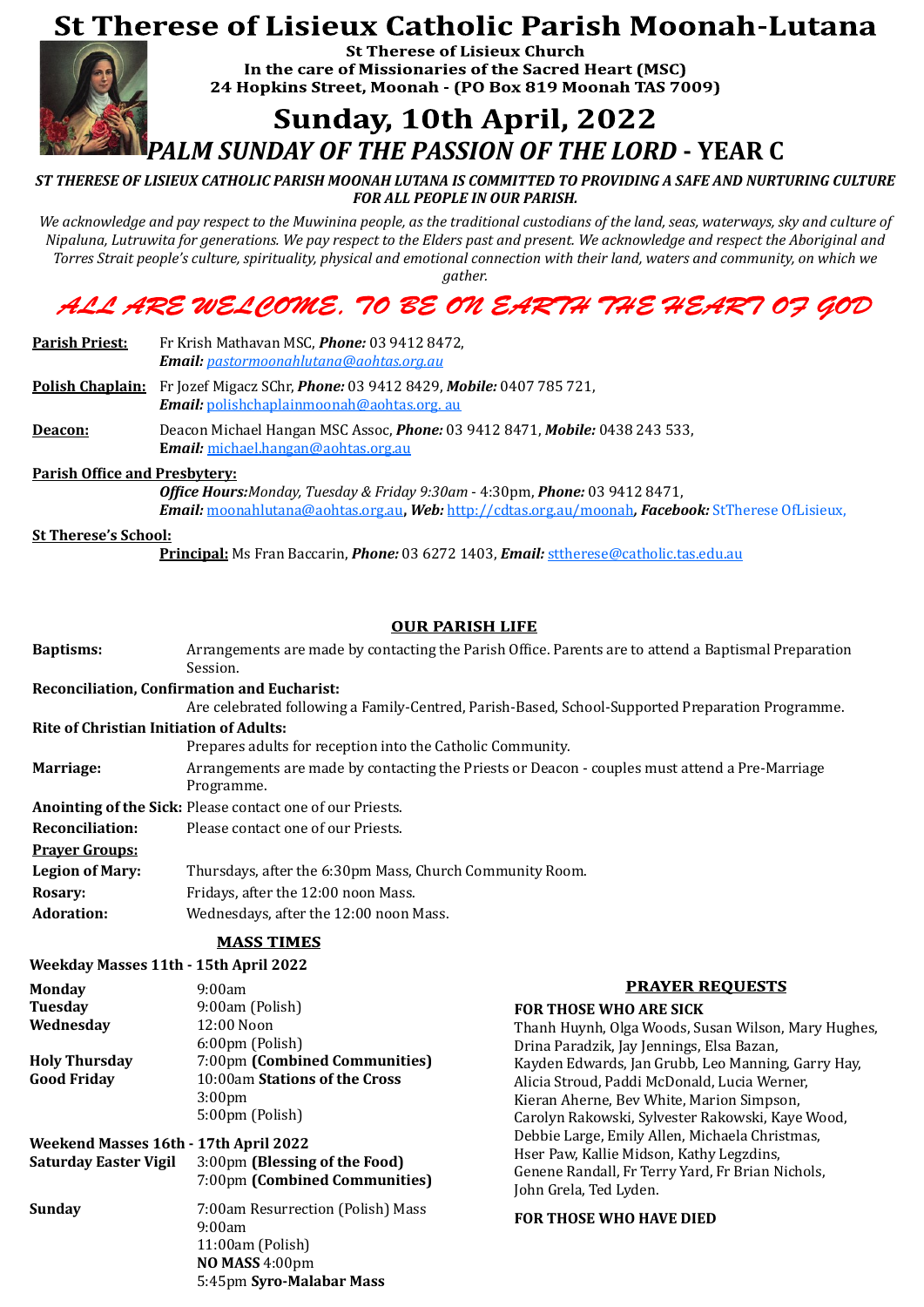

Dear friends, Palm (or Passion) Sunday marks the end of our Lenten preparation and the beginning of Holy Week, when Jesus enters Jerusalem to jubilant cries of "*Hosanna! Blessings on the King who comes*!" These voices were to cry "*Crucify him*!" only days later. We journey with Jesus through His Last Supper with friends (Holy Thursday), His suffering and death on the cross (Good Friday), to His glory (Easter Sunday). We ponder the profound truth of our Second Reading (Phil 2:6-11): *Christ Jesus did not cling to His equality with God but emptied Himself to assume the condition of a slave…to accepting death on a cross*.

As in previous years Palm Sunday is a day for remembering refugees. Marches take place through many cities and towns, their banners recalling the branches waved as Jesus entered Jerusalem, and the tragic fate of many who have sought asylum, echoing the end of Jesus' life on Good Friday. Andrew Hamilton, Australian Jesuit and theologian wrote recently:

"*The life of people who have sought protection in Australia is best seen through the eyes of people who became physically and mentally ill through years of confinement on Nauru and Manus Island. Under legislation forced on the Government they were brought to Australia for treatment. Many were held in city hotels, untreated and confined. They could look out on the city streets, on people living the unconfined lives which they had sought for themselves and their families... Many have been recently released from these places of mental torture to an unsupported life in the community, not out of compassion but because they would cost the government less…They*  look out on the Australians who have done this to them and ask what we value, what price we put on humanity and *compassion, what values we have. As they look out, they invite us to look inwards and to reflect on our lives and our nation*."

We celebrate Br Sean McManus who was a big part of our parish community until he moved to Melbourne last year. He recently celebrated 50 years of joining the Christian Brothers and we remember his passion for offering companionship and seeking justice for refugees and asylum seekers. He wrote recently upon reflecting on his golden jubilee:

"*I have found that being a Brother is the way for me to engage with the world, and the way for me to live out the values of the Gospel and the kingdom of God…I followed a busload of asylum seekers to the Pontville detention Centre outside Hobart, and that led me to significant new journeys of being present, living compassion and seeking liberation and justice for refugees*." Congrats Sean & continued blessings in your ministry!



(Left to right: Terry Burke who taught at GYC and is celebrating 70 years; Sean McManus; and Tim Maloney who taught at SVC junior and is also celebrating 50 years)

In the heart of Jesus,

Krish

**"It is not by proselytising that the Church grows, but by attraction."**

**Evangellii Gaudiem para 15**

### **FINANCIAL SUPPORT**

Epiphanie is trying to raise the money to bring her seven orphaned nephews and nieces from Rwanda to Australia so she can care for them here. Epiphanie is their only living relative. The process (visa application fees then airfares etc) is very expensive. Any contribution would be greatly appreciated. Go to [https://gofund.me/7ae14301.](https://gofund.me/7ae14301) If you need assistance the Parish Office is willing to help you and can process your donation.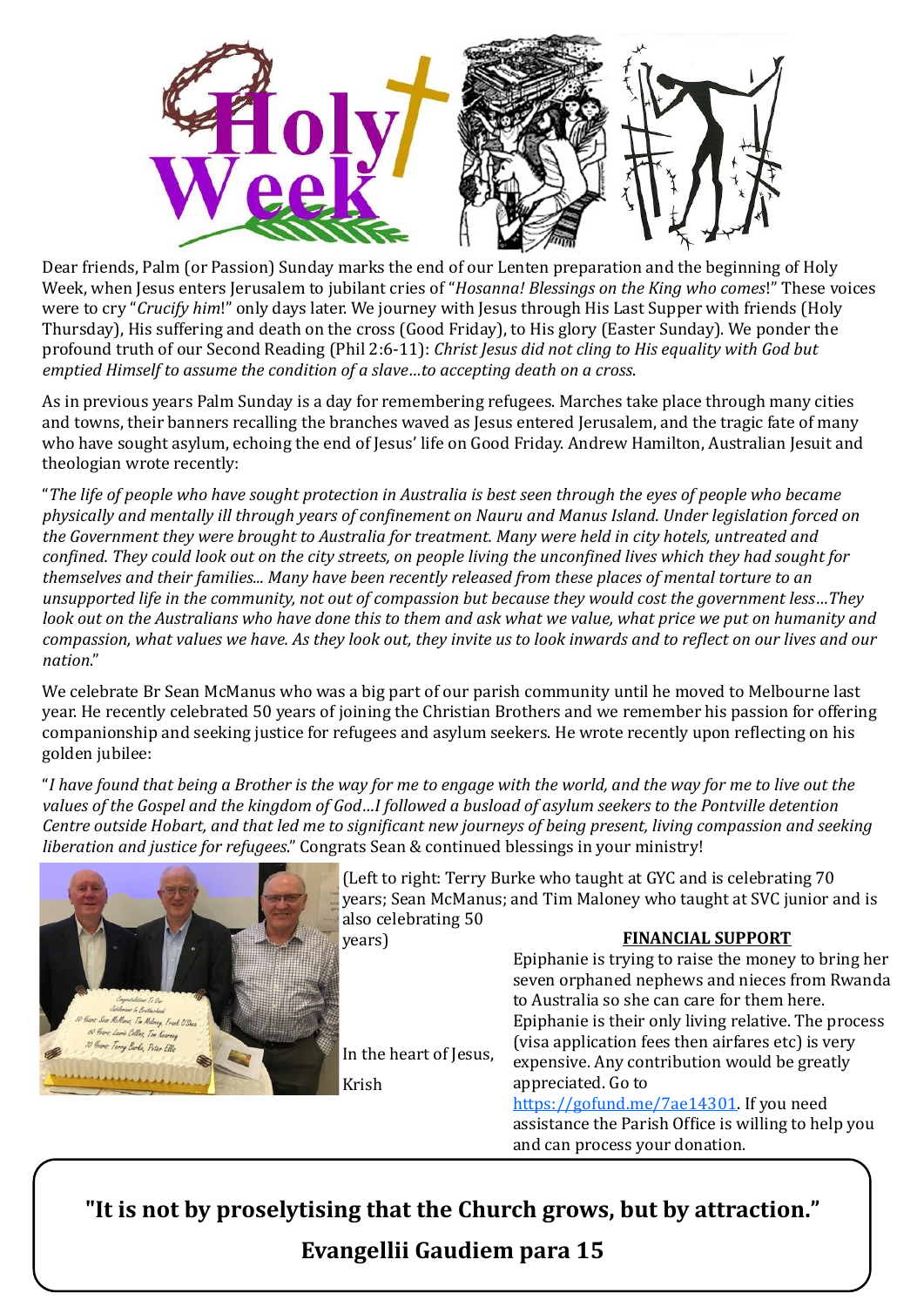# **NOTICES**

#### **INTRODUCTION TO CHRISTIAN MEDITATION**

Introduction to Christian Meditation will commence at 6:00pm on Tuesday, 26th April and 10:00am on Thursday, 28th April. Sessions will follow on Tuesday, at 6:00pm on 3rd and 10th May and Thursday, at 10:00am on 5th and 12th May. To register please add your names to the list in the Church foyer.

#### **LECTIO DIVINA**

Lectio Divina will recommence on each Thursday morning at 10:00am, from 19th May, until 30th June. To register please add your names to the list in the Church foyer.

#### **CHILDREN'S LITURGY OF THE WORD**

The Children's Liturgy of the Word will be during the 9:00am Mass in the Church Community Room: **THIS** Sunday, 10th April.

#### **ALTAR ASSISTANTS**

We are seeking interested people to assist on the Altar as Acolytes. An Acolyte assists the Priest during Mass, prepares the Altar prior to Masses, carrys the cross in procession, and assists with distribution of Holy Communion. If you are interested please see Fr Krish or Deacon Michael. Training will be provided.

#### **MASSES ON-LINE**

Na tle ostatnich wydarzeń wojennych i mordy ludności cywilnej w Buczy pragnę przytoczyc fragmenty wywiadu jakiego udzielił Papiez Franciszek podczas lotu powrotnego z Malty do Rzymu.

Po tym jak Papież dowiedział się o okrucieństwach, jakich okupacyjne wojska rosyjskie dopuściły się w Buczy pod

Życzę wszystkim błogosławionego tygodnia.

Sr Elżbieta Czernicka MChR

The parish will be continuing to provide live-streaming of the Sunday 9:00am & 11:00am Masses, subject to availability of recorders. There will be no recording this weekend. This will be available on the Parish FaceBook Page StTherese OfLisieux.

#### **SUPPORT UKRAINE**

Caritas Australia and Catholic Mission are working directly to support the people of Ukraine. If you are able to help please visit the links below. Caritas donations can be made at: *[www.caritas.org.au/ukraine/](https://hes32-ctp.trendmicro.com/wis/clicktime/v1/query?url=http%3a%2f%2fwww.caritas.org.au%2fdonate%2femergency%2dappeals%2fukraine%2f&umid=5a8862a7-bec0-46e4-a2f3-84a35ed82562&auth=44ba8ce275bc61e46d1d7ea6d8710c2512e85123-9e4b1c837ab93a6a965fed0cfad09f27b66)* Catholic Mission donations can be made at: <https://www.catholicmission.org.au/ukraine>

#### **SCHOOL NEWS**

Students in Year Two recently spent some time thinking about a very important time in the life of Jesus, just before he died, The Last Supper. Here students participated in a Godly play re-enactment focusing on the events during Holy Thursday. Students were able to interact with figurines and miniature





Kijowem, gdzie Ukraińcy znaleźli dziesiątki ciał wyrzuconych na ulice, niektóre ze związanymi rękami, powiedział: "Dziękuję za przekazanie mi dzisiaj tej wiadomości, której jeszcze nie znałem. Wojna jest zawsze okrucieństwem, czymś nieludzkim, co jest sprzeczne z duchem ludzkim, nie mówię, że chrześcijańskim, ludzkim. To jest duch Kaina, duch "kainistyczny"...

Czy Papież pojedzie na Ukrainę? Jestem gotów zrobić wszystko, co należałoby uczynić, a Stolica Apostolska, zwłaszcza strona dyplomatyczna" – mówił papież. "Wśród możliwości jest podróż. Są możliwe dwie podróże. O jedną z nich poprosił mnie prezydent Polski, aby wysłać kardynała Krajewskiego, żeby odwiedził Ukraińców, którzy zostali przyjęci w Polsce. Pojechał już dwa razy, przywiózł dwie karetki i został z nimi, ale zrobi to jeszcze raz, jest gotów to uczynić. Inna podróż, o którą mnie proszono, podróż na Ukrainę, powiedziałem, że jestem zawsze gotów, nie mówię nie, zawsze jestem gotów. Jest to jako jedna z propozycji, ale nie wiem, czy da się to zrobić, czy będzie to stosowne i czy wyjdzie to na dobre, czy będzie to stosowne i czy należy to uczynić.

Ponadto przez jakiś czas rozważano spotkanie z patriarchą Cyrylem, nad tym pracujemy, pracujemy i myślimy o Bliskim Wschodzie jako miejscu spotkania, takie są teraz realia" – odpowiedział Franciszek.

jakie byłoby przesłanie dla Putina, gdyby Papiez miał okazję z nim porozmawiać? – dopytywał amerykański dziennikarz. "Przesłania, które przekazałem wszystkim władzom, są tymi, które przekazałem publicznie. Nie jestem dwulicowy. Zawsze robie to samo. Myśle, że w pana pytaniu pojawia się również wątpliwość dotycząca wojen sprawiedliwych i niesprawiedliwych. Każda wojna zawsze rodzi się z niesprawiedliwości. Ponieważ istnieje schemat wojny. Nie ma wzorca pokoju. Na przykład inwestowanie w zakup broni. Mówią: ale my potrzebujemy jej do obrony. Taki jest schemat wojny. Kiedy zakończyła się II wojna światowa, wszyscy odetchnęli "nigdy więcej wojny" i zapanował pokój. Fala pracy na rzecz pokoju rozpoczęła się również od dobrej woli, by po Hiroszimie i Nagasaki nie przekazywać broni, wówczas atomowej, w zamian za pokój. To była wielka dobra wola. Siedemdziesiąt lat później zapomnieliśmy o tym wszystkim. W ten sposób narzuca się schemat wojny. Jakże wiele nadziei wiązano wówczas z działalnością Organizacji Narodów Zjednoczonych. Ale znów się narzucił schemat wojny. Nie potrafimy wyobrazić sobie innego wzorca, nie jesteśmy już przyzwyczajeni do myślenia o wzorcu pokoju".

#### **POLISH NEWS Papież o okrucieństwach w Buczy: "To jest duch Kaina"**

Mr Daniel Paternoster nazwiska chłopców, którzy tam polegli. Wszyscy młodzi REC mężczyźni, płakałem tam z rozgoryczenia. Trzeba płakać na "Byli wielcy ludzie, jak Ghandi, których wymieniam na końcu encykliki *Fratelli tutti*, którzy postawili na program pokoju. Ale jako ludzkość jesteśmy uparci. Jesteśmy zakochani w wojnach, w duchu Kaina. Nie przypadkiem na początku Biblii pojawia się ten problem: *kainistyczny* duch zabijania zamiast ducha pokoju. Ojcze, tak nie można! Powiem wam coś osobistego, kiedy w Dzien Zaduszny, udałem się na obchody do Anzio i zobaczyłem grobach. Kiedy obchodzono rocznicę lądowania w Normandii, szefowie rządów zebrali się, aby ją upamiętnić. Ale nie pamiętam, żeby ktoś mówił o 30 tysiącach młodych ludzi pozostawionych na plażach. Młodość się nie liczy. To daje mi do myślenia. Jestem zasmucony. Nie uczymy się. Niech Pan zmiłuje się nad nami, nad każdym z nas. Wszyscy jesteśmy winni!" powiedział dziennikarzom Franciszek.

#### Trzeba płakac na grobach